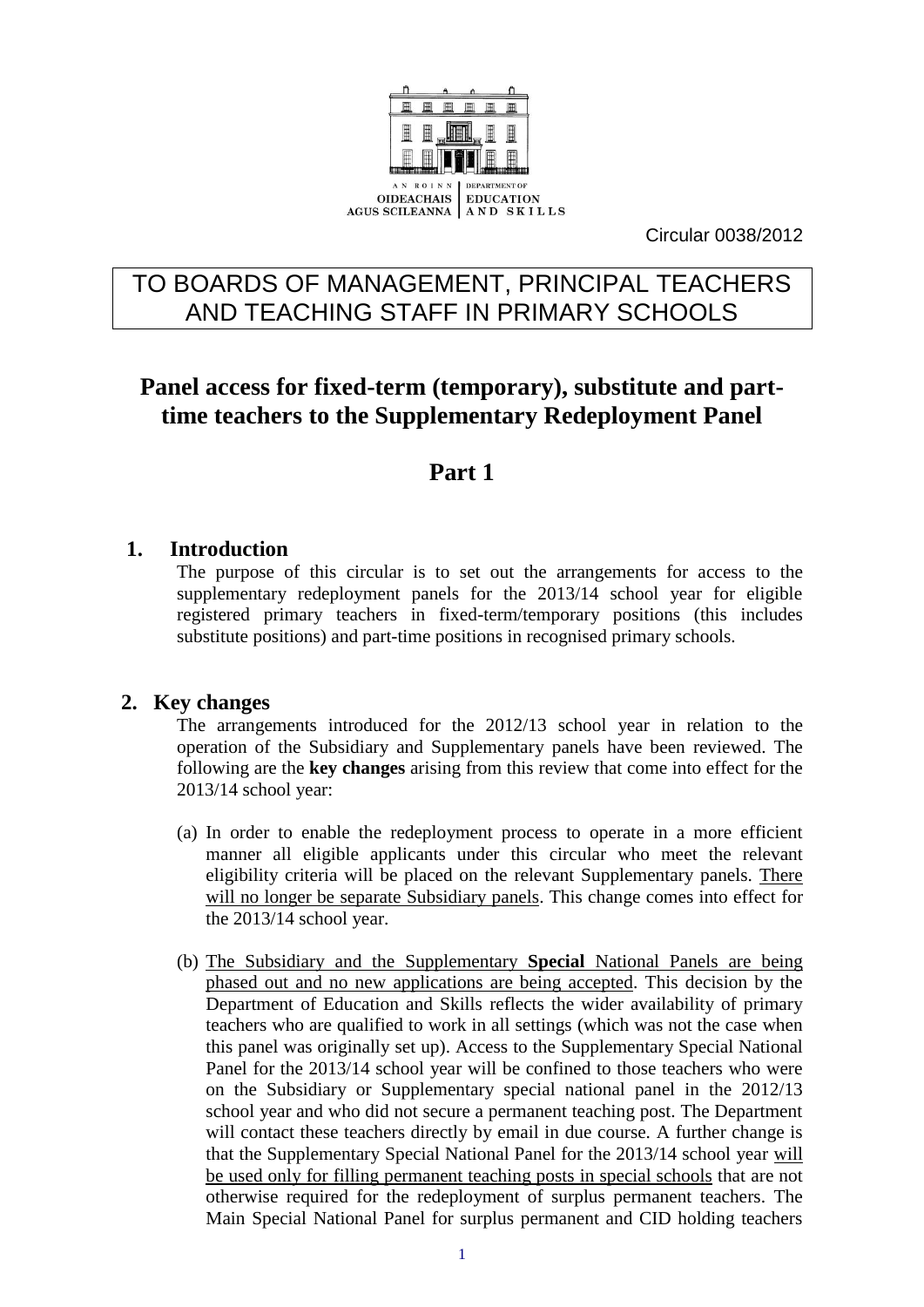will continue to operate in the normal manner in respect of relevant posts in all schools.

(c) If an applicant worked in schools that were in more than one panel area (e.g. two dioceses) during the course of the 2012 calendar year then the application for inclusion on a panel must relate to the panel area where the majority of the service was given.

# **3. Structure of the Panels**

- **(i)** Each main redeployment panel is created for permanent and CID holding teachers in order to ensure that vacancies are offered in the first instance to these teachers.
- **(ii)** The Supplementary Panel will be created for eligible primary teachers in fixed-term/temporary positions (this includes substitute positions) and parttime positions who meet the relevant eligibility criteria outlined in Part 2 of this circular.
- **(iii)** The Supplementary panel set up in accordance with the arrangements set out in this circular will be used for appointments to full-time permanent teaching posts in primary schools but only where those posts are not otherwise required to facilitate the redeployment of surplus permanent and CID holding teachers.

# **4. Application process for access to panels:**

- (i) Eligible fixed-term/temporary teachers (this includes substitute teachers) and parttime teachers who wish to apply for access to the Supplementary panel must complete the application form in **Appendix A.**
- (ii) In completing this form, teachers are required to self declare on their application that they meet the relevant eligibility requirements set out at Part 2 of this circular. Application forms from teachers **must** be fully completed and legible. Applicants who do not provide the required information will not have their applications processed nor be considered for inclusion on the panels.
- (iii) To simplify the application process, the Department will use existing Payroll and other relevant information held centrally in the Department to check eligibility conditions.
- (iv) Applicants are advised to ensure that any outstanding pay arrears and / or salary scale issues are resolved with the Department's Primary Payroll Section before 31 December 2012 for the purpose of satisfying the eligibility criteria outlined in Part 2 of this circular. Primary Payroll Section can be contacted by emailing [primtch\\_payroll@education.gov.ie.](mailto:primtch_payroll@education.gov.ie)
- (v) All teachers applying for access to redeployment panels must include their contact e-mail address in a clear and legible format so as to facilitate the efficient operation of the panels. This e-mail address may be used by a primary school as the main point of contact with a teacher and failure by the teacher to respond within the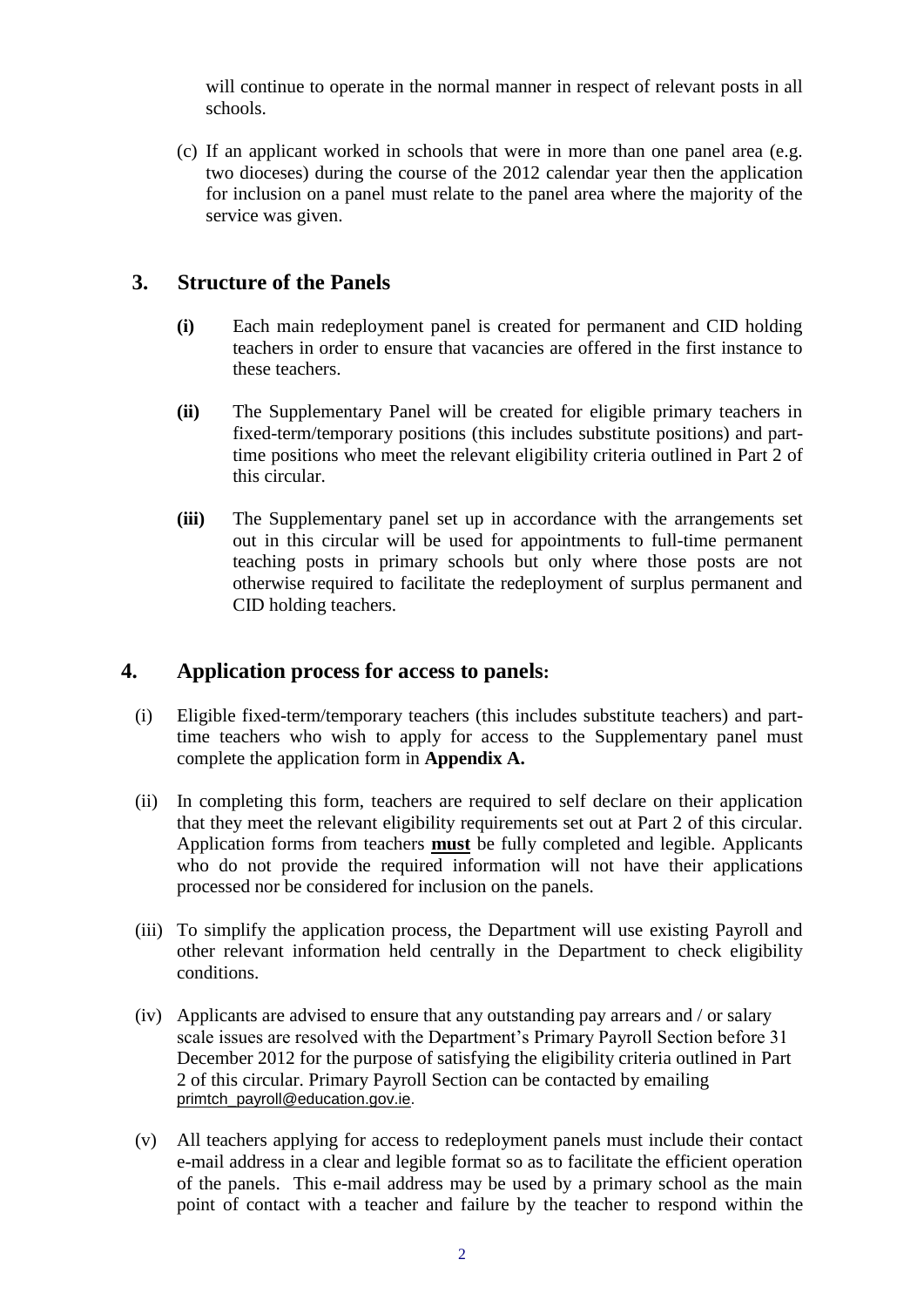required timelines set out in the redeployment arrangements may lead to a teacher being removed from the panel.

(vi) Further checks will, as appropriate, be carried out at appointment stage in respect of those teachers that are being appointed to permanent posts from these panels. Schools and teachers should therefore note that this checking process may invalidate a proposed appointment.

Completed forms must be returned to the Department on or before Friday **14 December 2012** at the following address:

Primary Teacher Allocations Section Department of Education and Skills Cornamaddy, Athlone Co. Westmeath

### **It is important to note that late applications will NOT be considered for inclusion on these panels.**

It is the Department's intention to notify applicants of the outcome of their application by 31 March 2013 or as soon as possible thereafter.

## **5. Review:**

The operation of these arrangements will be reviewed with the relevant education stakeholders in late 2013 to determine what adjustment, if any, is required for subsequent school years.

#### **6. Queries:**

The main focus of the Department's Teacher Allocations Section is on the teacher allocation process and the preparation of the main redeployment panels for permanent and CID holding teachers.

It therefore has very limited capacity to deal with individual queries in relation to this circular.

Such queries will, as appropriate, be dealt with by e-mail only at the following email address: **[circular38\\_2012query@education.gov.ie.](mailto:circular38_2012query@education.gov.ie)**

Please note that the closing date of Friday 14 December 2012 will **not** be extended in the event that a response to a query is not issued prior to that date.

Hubert Loftus, Principal Officer Teacher Allocations Section November, 2012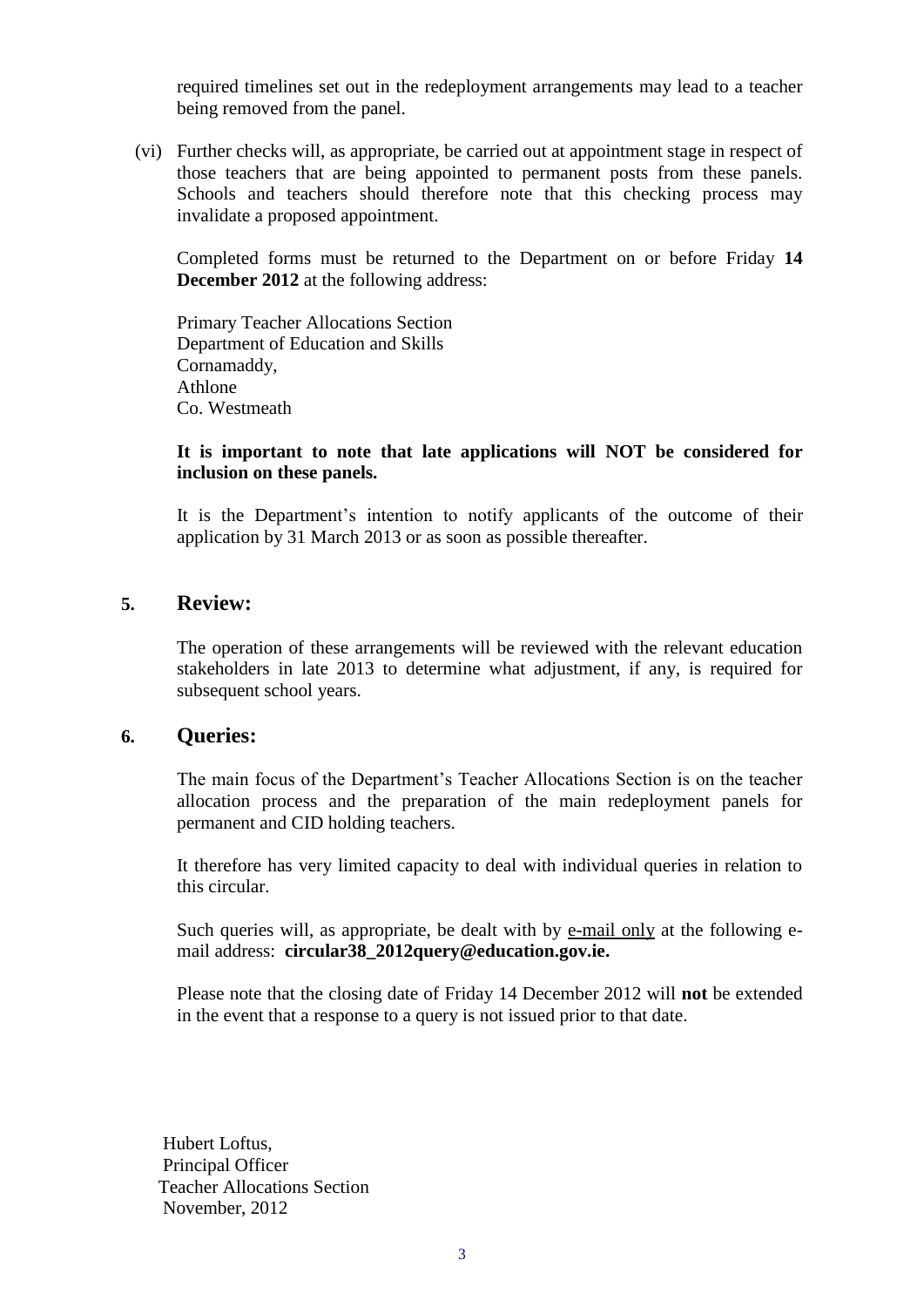# **Part 2**

# **Eligibility Criteria for access to the Supplementary panel.**

## **1. Eligibility criteria:**

### **(a) Teaching Council Registration**

Fixed-term **/**temporary (includes substitute) and part-time teachers that

• hold full registration (registered without conditions) with the Teaching Council under Section 31(5) of the Teaching Council Act, 2001, Regulation 2 / Primary

#### OR

 are registered with conditions under Section 31(5) and will meet in full the conditions of registration under Regulation 2/Primary on or before 31 August, 2013

### OR

• in the case of fixed term/ temporary (includes substitute), and part-time teachers automatically registered in 2006 that hold registration with the Teaching Council under Section 31(2) and 31(3) of the Teaching Council Act as Primary and are fully qualified having satisfied all shortfalls, if any, identified by the Department of Education and Skills

#### **who:**

#### **(b) Salary Eligibility Requirements**

(i) on or before 31 December 2012 are on the  $4<sup>th</sup>$  or higher points of the teachers' salary scale (or the  $5<sup>th</sup>$  or higher points for teachers who commenced employment on the  $3<sup>rd</sup>$  point of the salary scale);

and

(ii) will have been paid a gross salary of at least  $\epsilon$ 29,000 (including allowances and supervision) in the 2012 calendar year;

and

(iii) if on the  $4<sup>th</sup>$  point of the teachers' salary scale (or the  $5<sup>th</sup>$  point for those that commenced employment on the 3rd point of the salary scale) **must also**, on or before 14 December 2012, be contracted to teach for the remainder of the 2012/13 school year.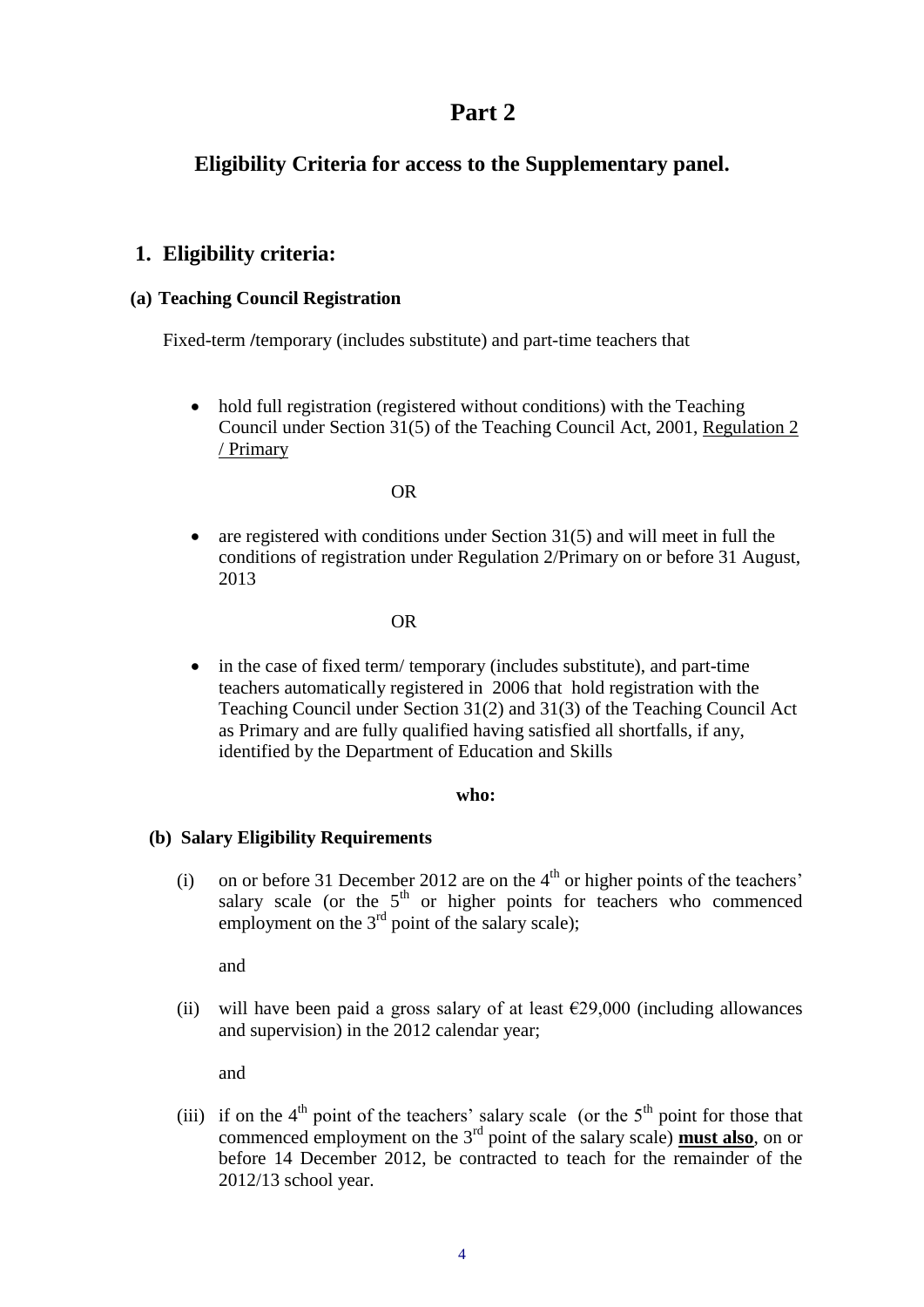### **2. Permanent service/Incremental Credit:**

Applicants must declare on the application form at Appendix A whether permanent service and/or incremental credit has impacted on their current salary scale point. Reckonable service which is allowable is service as a fully qualified teacher in a post paid for by the Department of Education & Skills excluding service in a permanent teaching capacity and post primary service.

Teachers who received an additional incremental salary point in respect of postgraduate or other teacher training must indicate this on the application form at Appendix A.

### **3. Part-time teachers and teachers that took unpaid maternity leave/adoptive leave in 2012**

Part-time teachers who wish to be considered for access to the panel are required to meet the same eligibility criteria as set out above. However, the salary earnings threshold for 2012 ( $\epsilon$ 29,000) will be adjusted on a pro-rata basis in respect of such part-time teachers. This will be done by the Department on a case by case basis in respect of each application that is received from part-time teachers who otherwise meet all of the eligibility requirements. The salary earnings thresholds will also be adjusted on a case by case basis in respect of teachers that were on unpaid maternity/adoptive leave while employed in recognised primary schools during 2012.

#### **4. Salary scale points**

Teachers should know their incremental salary scale point or be able to calculate it from a current payslip. The primary teacher incremental salary scale points are available on the Department's website [http://www.education.ie/en/Education-](http://www.education.ie/en/Education-Staff/Information/Payroll-Financial-Information/Salary-Scales/Salary-Scales.html)[Staff/Information/Payroll-Financial-Information/Salary-Scales/Salary-Scales.html](http://www.education.ie/en/Education-Staff/Information/Payroll-Financial-Information/Salary-Scales/Salary-Scales.html) or use the following link if reading on-line [http://www.education.ie/en/Circulars](http://www.education.ie/en/Circulars-and-Forms/Active-Circulars/cl0004_2010.pdf)[and-Forms/Active-Circulars/cl0004\\_2010.pdf](http://www.education.ie/en/Circulars-and-Forms/Active-Circulars/cl0004_2010.pdf)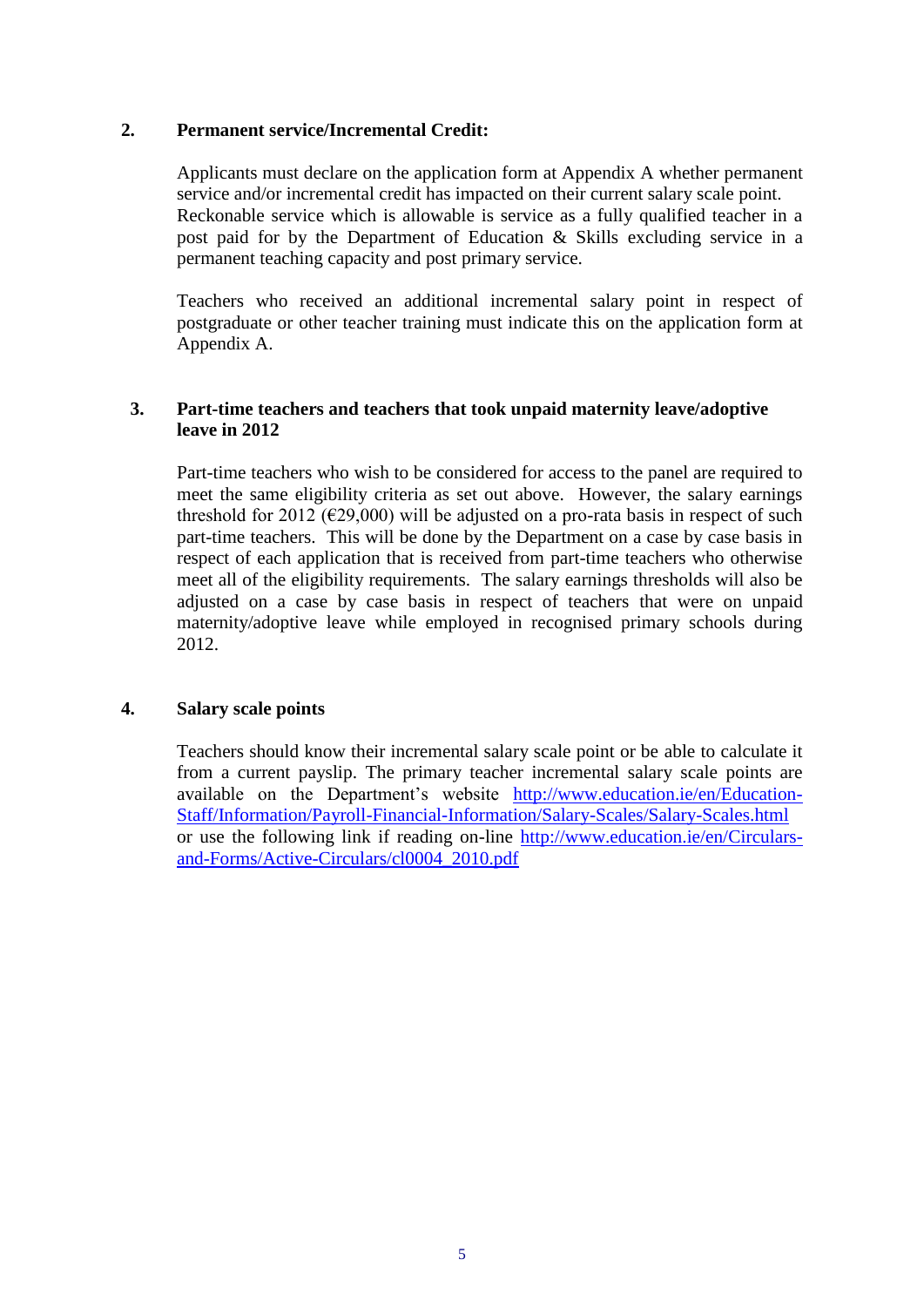# **Appendix A** *PF2*

#### **APPLICATION FORM FOR ACCESS TO THE SUPPLEMENTARY PANEL FOR ELIGIBLE FIXED TERM/TEMPORARY (INCLUDES SUBSTITUTE) AND PART-TIME PRIMARY TEACHERS FOR THE 2013/14 SCHOOL YEAR**

NOTE: Part 1 and 2 (if applicable) of this form must be completed in full. Incomplete forms will not be processed.

|                           | Part 1                                                                                                                                                                                                                                                                                  |                                                                                   |  |
|---------------------------|-----------------------------------------------------------------------------------------------------------------------------------------------------------------------------------------------------------------------------------------------------------------------------------------|-----------------------------------------------------------------------------------|--|
|                           |                                                                                                                                                                                                                                                                                         |                                                                                   |  |
|                           | (Insert Name of Diocese, United Diocese, Educate Together or An Foras Patrúnachta Panel)                                                                                                                                                                                                |                                                                                   |  |
|                           | (must be the panel area where the majority of your teaching service was given in the calendar year 2012)                                                                                                                                                                                |                                                                                   |  |
|                           |                                                                                                                                                                                                                                                                                         |                                                                                   |  |
|                           |                                                                                                                                                                                                                                                                                         |                                                                                   |  |
| <b>Contact Phone No.:</b> |                                                                                                                                                                                                                                                                                         |                                                                                   |  |
| <b>E-Mail Address:</b>    |                                                                                                                                                                                                                                                                                         |                                                                                   |  |
| <b>Training College:</b>  | <u> 1980 - Johann Barbara, martxa alemaniar argumento de la contrada de la contrada de la contrada de la contrad</u>                                                                                                                                                                    |                                                                                   |  |
|                           |                                                                                                                                                                                                                                                                                         |                                                                                   |  |
|                           | <b>Roll No:</b> ______________________<br><b>School Phone No:</b>                                                                                                                                                                                                                       | <u> 1980 - Johann Stein, Amerikaansk politik fan de Amerikaansk kommunister (</u> |  |
| <b>School Address:</b>    |                                                                                                                                                                                                                                                                                         |                                                                                   |  |
|                           |                                                                                                                                                                                                                                                                                         |                                                                                   |  |
|                           | <b>Primary Qualified</b><br>I hold full registration (I am registered without conditions) with the Teaching Council under section $31(5)$ of the<br>Teaching Council Acts, 2001, regulation 2 / 'primary'                                                                               |                                                                                   |  |
|                           | <b>Or</b>                                                                                                                                                                                                                                                                               |                                                                                   |  |
|                           | I am registered with conditions under section 31(5) and I will meet in full the conditions of my registration<br>under Regulation 2/Primary on or before 31 August 2013.                                                                                                                |                                                                                   |  |
| and Skills.               | Teachers automatically registered in 2006<br>I am registered with the Teaching Council under section 31(2) and 31(3) of the Teaching Council Acts, 2001 as<br>Primary and I am fully qualified having satisfied all shortfalls, if any, identified by the Department of Education<br>0r |                                                                                   |  |
|                           | I am registered with the Teaching Council under section 31(2) and 31(3) of the Teaching Council Acts, 2001 as<br>Primary and I have outstanding shortfalls identified by the Department of Education and Skills.                                                                        |                                                                                   |  |
| 1.<br>salary scales.      | On 31 December 2012, I will be on scale point _________ (insert relevant number) of the teachers' incremental                                                                                                                                                                           |                                                                                   |  |
| 2.                        | How many years teacher training did you complete prior to entry to the primary teaching profession?                                                                                                                                                                                     |                                                                                   |  |
| 3.                        | I confirm that my salary scale point as stated above for 2012 has been affected by:                                                                                                                                                                                                     |                                                                                   |  |
|                           | a) previous teaching service in a permanent capacity:                                                                                                                                                                                                                                   | $\Box$ (tick box if yes)                                                          |  |
|                           | b) previous post primary teaching service                                                                                                                                                                                                                                               | $\Box$ (tick box if yes)                                                          |  |
|                           | c) teaching service abroad<br>d) relevant non-teaching experience                                                                                                                                                                                                                       | $\Box$ (tick box if yes)<br>$\Box$ (tick box if yes)                              |  |
|                           |                                                                                                                                                                                                                                                                                         |                                                                                   |  |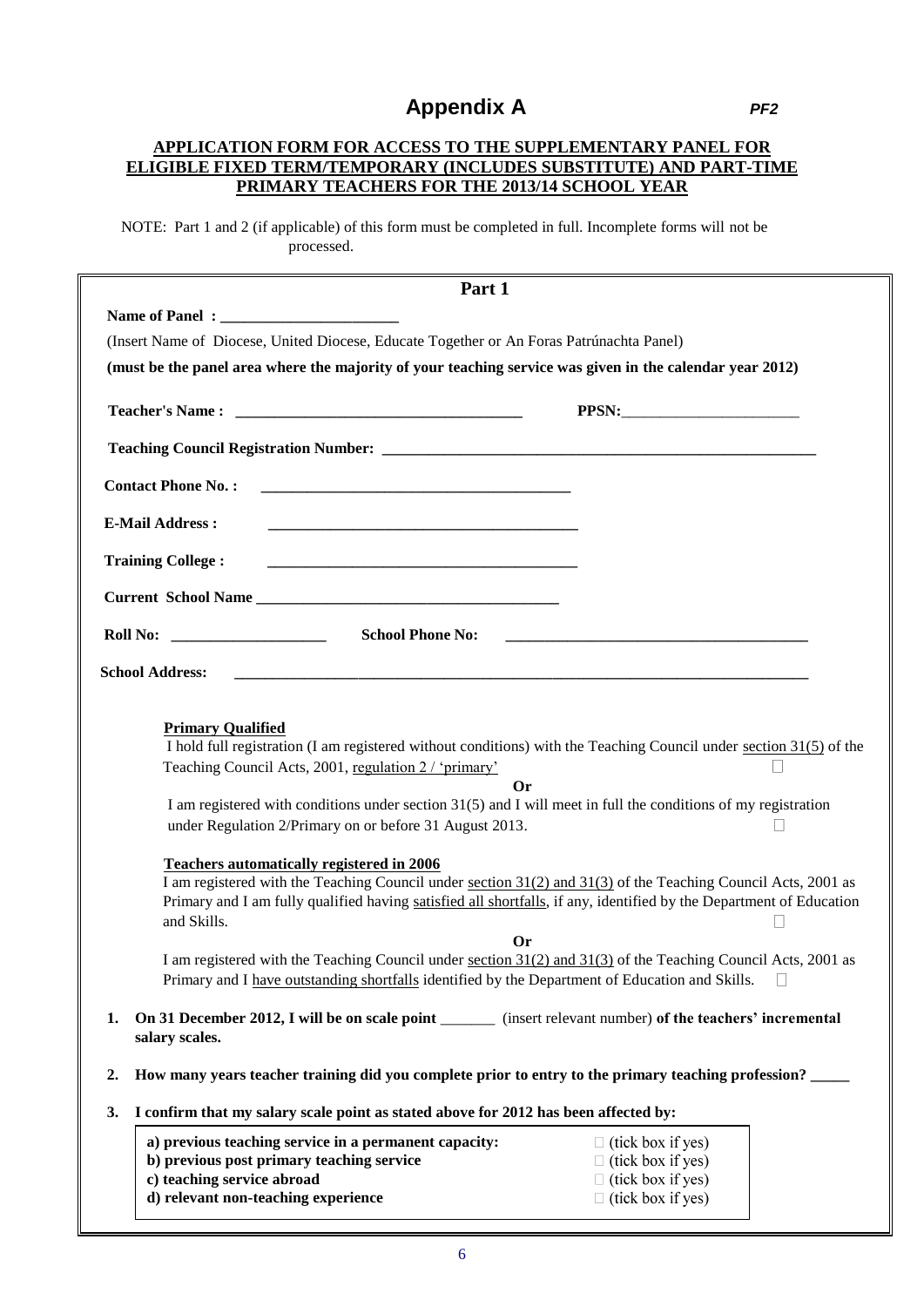**4. I am a full-time teacher and I will be paid a minimum gross salary (including allowances and supervision) of €29,000 in the 2012 calendar year**  $\Box$  (tick box only if you are a full-time teacher)

**Or**

**I am a part-time teacher. I am employed to teach part-time hours in recognised primary schools for the**  2012 calendar year and my average weekly part-time hours are:

- **5. I** availed of unpaid maternity leave/adoptive leave in the 2012 calendar year  $\Box$  (tick box if yes)
- **6. I** am contracted to teach from 14 December 2012 to the end of 2012/13 school year  $\Box$  (tick box if yes only required if on the 4th point of the teachers' salary scale (or the 5th point for those that commenced employment on the 3rd point of the salary scale)

I hereby apply to have my name placed on the above named supplementary panel.

I have read circular 0038/2012 and satisfy the eligibility criteria

I agree to abide by the re-deployment arrangements which govern the operation of the Supplementary redeployment panel at primary level.

I understand and agree that the above contact details will be circulated to relevant bodies and that non-personal information may be published on relevant websites to facilitate my redeployment.

I accept that my name will be removed from the Panel if I am not contactable using the above details.

I accept that my name will be removed from the Panel if I fail to respond to any request for interview by a school including any email request to interview.

I accept that my name will be removed from the Panel if I refuse to accept a written offer within the agreed distance limits.

I accept that if at any time I allow my Teaching Council registration to lapse, or I am removed from the Register for any reason then I will be removed from the Panel and that my employment will be terminated with the school to which I am redeployed with immediate effect.

I have read and understand the Important Information for Teachers at Part 3 of this form.

I accept that any appointment arising from this panel will be subject to a checking process by the Department at appointment stage in relation to meeting the eligibility criteria and that this checking process may invalidate my proposed appointment.

I accept that any appointment arising from this panel will be subject to meeting the vetting requirements of circular 0063/2010.

I understand and accept that any inaccurate or misleading information supplied by me in completing this application form will invalidate my application for access to the Supplementary Panel.

I confirm that the information I have supplied is true and accurate.

| <b>Signature of Teacher</b> |  |  |
|-----------------------------|--|--|
|-----------------------------|--|--|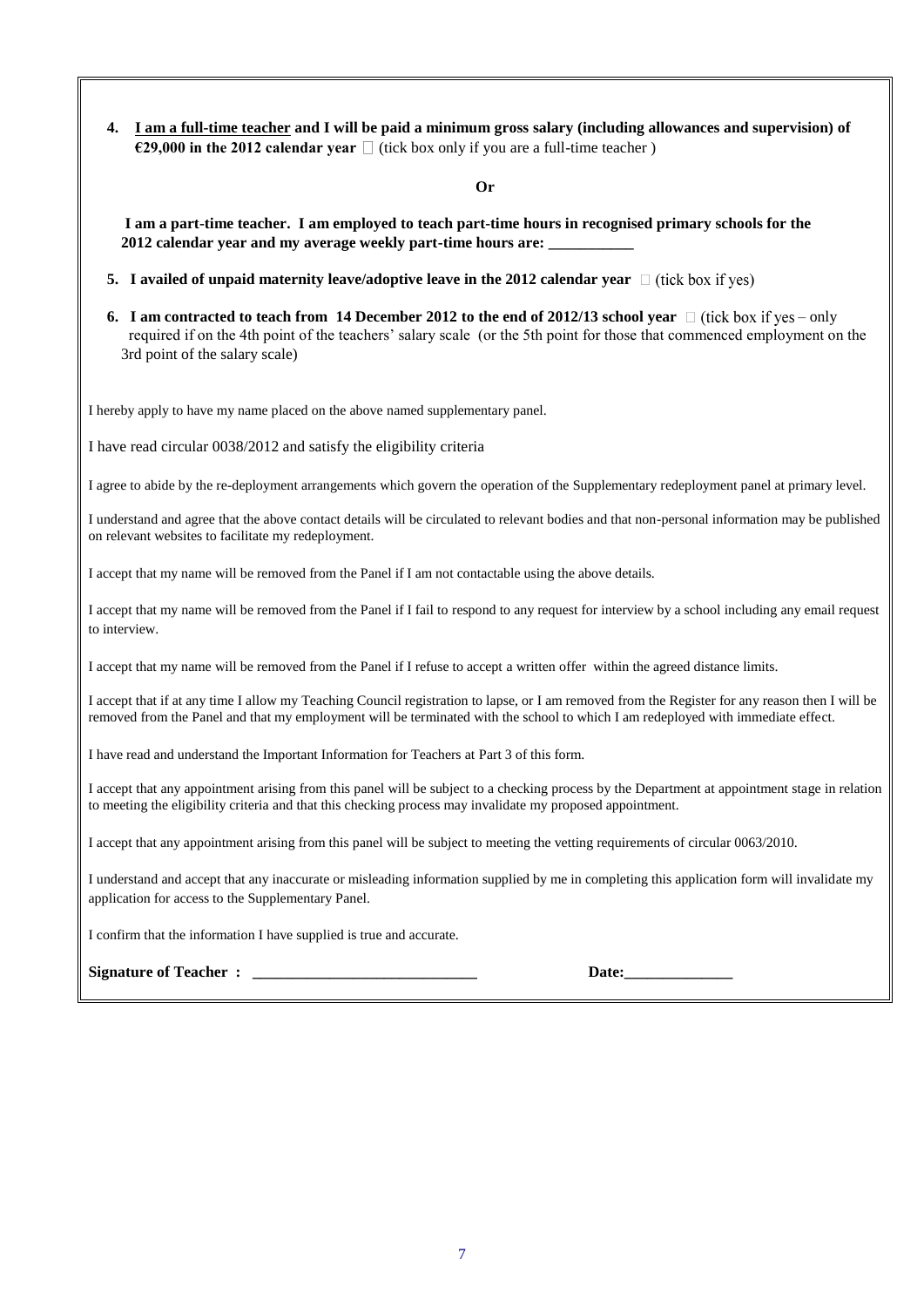### **Part 2**

### **EDUCATE TOGETHER OR AN FORAS PATRÚNACHTA NATIONAL PANELS**

*To be completed only if applying at Part 1 for access to the Educate Together or An Foras Patrúnachta National Panels* 

*Note: This section is not relevant if you are applying for access to a Catholic Diocesan or Church of Ireland Diocesan /United Diocesan Panel.*

I am willing to consider the offer of a post outside the 45km limit of my current school.

Please circle Yes or No

If you have circled yes above, please also circle any of the counties listed below in which you are willing to consider the offer of a post.

Carlow, Cavan, Clare, Cork, Donegal, Dublin, Galway, Kildare, Kilkenny, Kerry, Laois, Leitrim, Limerick, Longford, Louth, Mayo, Meath, Monaghan, Offaly, Roscommon, Sligo, Tipperary, Waterford, Westmeath, Wexford, Wicklow

Please note that schools in counties which you do not circle and that are more than 45 km from your base school are not obliged to offer you a vacancy.

**Signature of Teacher :**  <br> **Signature of Teacher :**